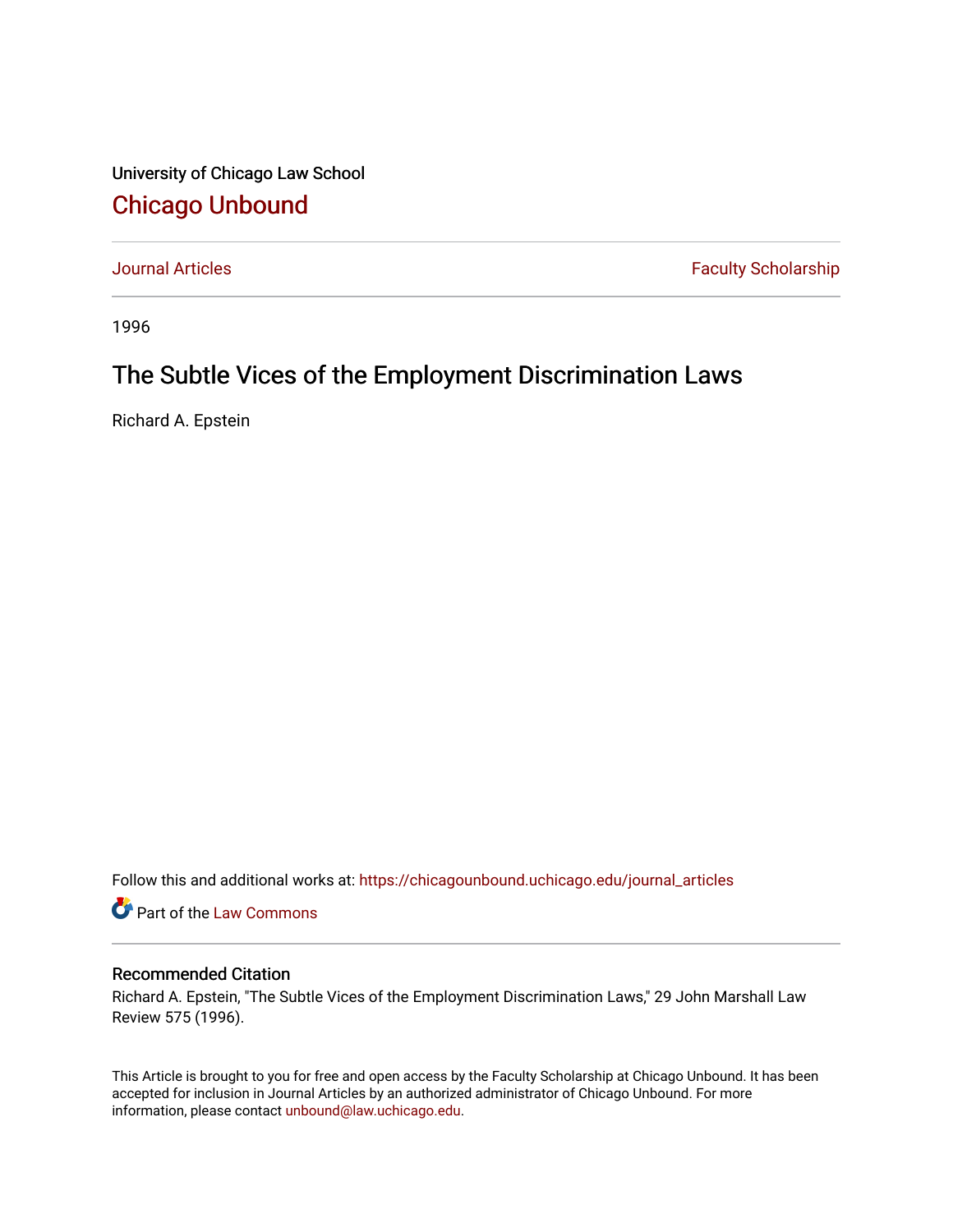## **POINT**

## THE **SUBTLE** VICES OF THE EMPLOYMENT DISCRIMINATION LAWS

#### RICHARD **A.** EPSTEIN\*

Quite unexpectedly, **I** shall begin this speech in a manner that **I** did not anticipate when I signed on for this program. In examining the materials that the Conference examiners reproduced from my book, *Forbidden Grounds,'* I discovered they gave it an instructive new title. The heading renames the book *Forbidden Grounds: The Case in Favor of Abolishing All Civil Rights Laws.2* The original title was *Forbidden Grounds: The Case Against Employment Discrimination Laws.3* The difference is important. In modern usage, the language "all civil rights laws" covers a far broader terrain than "employment discrimination laws." The term "civil rights laws" includes, for example, laws devoted to voting rights,<sup>4</sup> public accommodations<sup>5</sup> and housing.<sup>6</sup> The principles applicable in private employment markets may not carry over to these other areas, so we should not understand the call for the repeal of Title VII<sup>7</sup> as an effort to return to the inexcusable rules that barred individuals from voting because of their race or sex.<sup>8</sup> Indeed, quite the opposite relationship seems proper. So long as political and constitutional safeguards are in place, the repeal of employment discrimination laws will not lead to a return to the intolerable political position under Jim Crow that the modem civil rights laws did so much to discredit. Therefore, I will direct my remarks to private conduct and not government power.

<sup>\*</sup> James Parker Hall Distinguished Professor of Law, The University of Chicago. This Article is an adaptation of a speech given by Professor Epstein at the conference entitled *Handling the Difficult Civil Rights Case in the '90s* held at The John Marshall Law School on October 10, 1995.

**<sup>1.</sup>** RICHARD **A.** EPSTEIN, FORBIDDEN **GROUNDS: THE CASE AGAINST** EM-PLOYMENT **DISCRIMINATION** LAws **(1992)** [hereinafter FORBIDDEN **GROUNDS].**

<sup>2.</sup> *Id.*

<sup>3.</sup> *Id.*

*<sup>4.</sup> See* 42 U.S.C. § 1973(a) (1988).

<sup>5.</sup> *See* 42 U.S.C. § 2000a (1988).

*<sup>6.</sup> See* 42 U.S.C. § 1982 (1988).

<sup>7.</sup> This passage refers to Title VII of the Civil Rights Act of 1964, Pub. L. No. 88-352, 78 Stat. 241 (1964), *amended by,* 42 U.S.C. §§ 2000e-2000e-17 **(1988** & Supp. 1994).

<sup>8.</sup> Richard A. Epstein & Erwin Chemerinsky, *Should Title VII of the Civil Rights Act of 1964 Be Repealed?* 2 **S.** CAL. INTERDISCIPLINARY L.J. 349, 349-50 (1993) [hereinafter *Title VII Repeal].*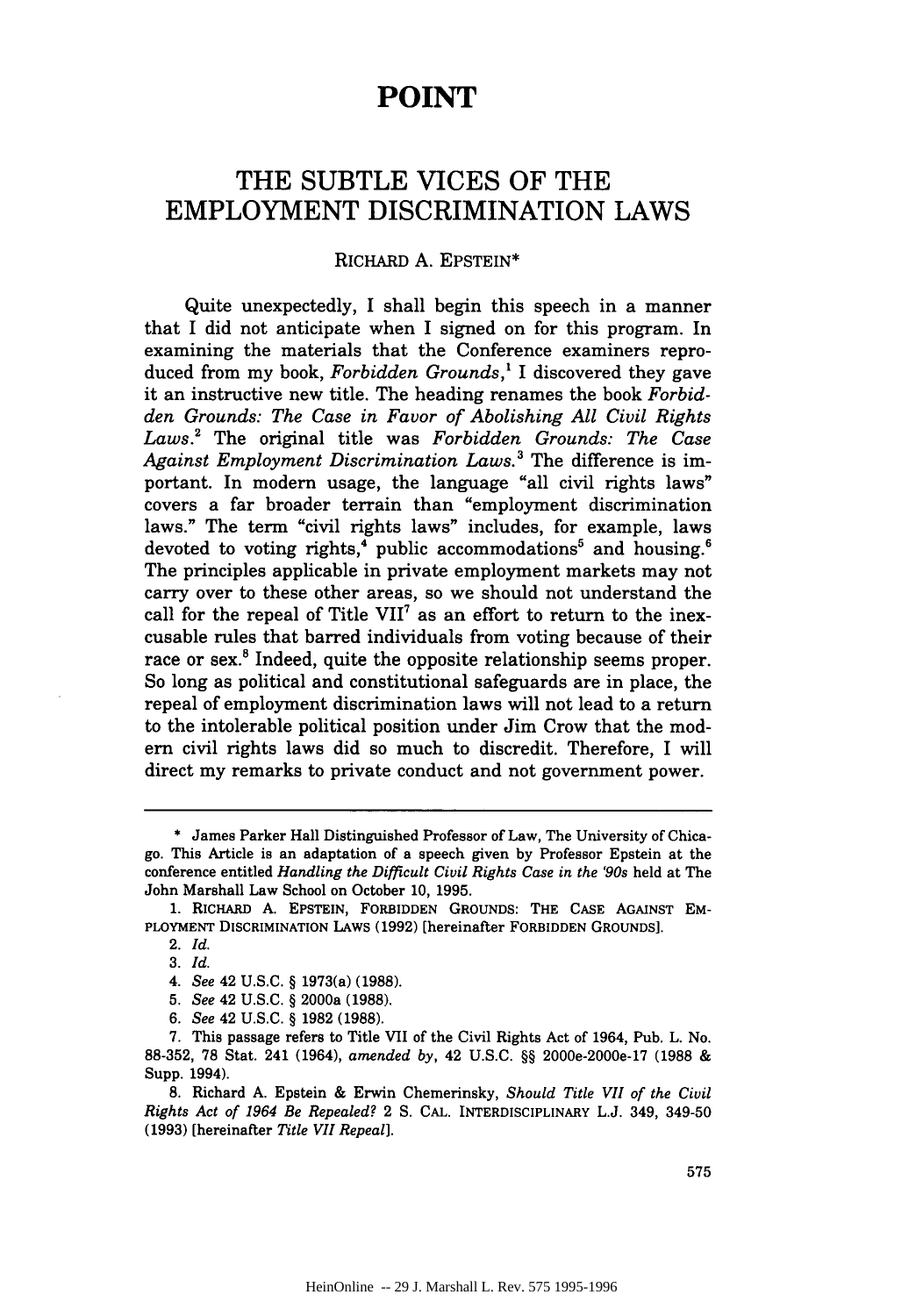The organizers' misstatement of the book title should remind us, moreover, of the modern transformation in our thinking about the term "civil rights laws." The term's modem usage is somewhat corrupted relative to its nineteenth century meaning. The debates over the Civil Rights Act of  $1866<sup>9</sup>$  took place hard on the heels of the emancipation of the slaves and the end of the Civil War. Thus, people used the phrase in opposition to political rights, of which voting is perhaps the most important. This indicates that the domain of civil rights was somewhat smaller than it is today. In addition, the concept of civil rights within that more limited domain was closely linked to the question of civil capacity. The Civil Rights Act of 1866 provides that all persons shall have the same rights to buy, sell and lease property as white persons.<sup>10</sup> Congress designed this statute to extend the standard of civil capacity of the most preferred class before its passage to all individuals regardless of race.<sup>11</sup> The statute's clear implication was that since any white person could decide with whom to contract or who not as he or she saw fit, every other person would have exactly the same right once the statute took effect. As originally understood, the civil rights laws sought to insure that every individual had the advantages of freedom of association and could hire and sell his labor or sell or exchange his goods to whomever he so pleased. **"**

Since the 1940s or 1950s, the definition of civil rights in private sector disputes has veered sharply away from the original definition to take, in fact, exactly the opposite position. Modern civil rights laws circumscribe the grounds on which all employers may refuse to do business with current or potential employees.<sup>13</sup> Modem civil rights laws no longer have the universal coverage of the earlier civil rights acts directed toward civil capacity. Instead, they focused originally on race, sex, religion and, later, on age and disability.<sup>14</sup> The question now is whether the shift in focus from the older definition of civil rights to the newer one makes sense.

In dealing with the matter of "sense," the problem is not one of cognition or definition. Instead the inquiry assumes that these problems are resolved. It then asks which of the systems is most efficient over the long haul; it asks which system will lead to a greater level of productivity inside labor markets relative to its competitors. The position that I took in *Forbidden Grounds* was,

14. *Id.*

<sup>9.</sup> Civil Rights Act of Apr. 9, 1866, ch. 31, 14 Stat. 27 (codified as amended at 42 U.S.C. § 1982 (1988)).

<sup>10. 42</sup> U.S.C. § 1981(a) (1988).

<sup>11.</sup> *Id.*

<sup>12.</sup> *Id.*

<sup>13. 42</sup> U.S.C. § 2000e-2(a)(1) (1988).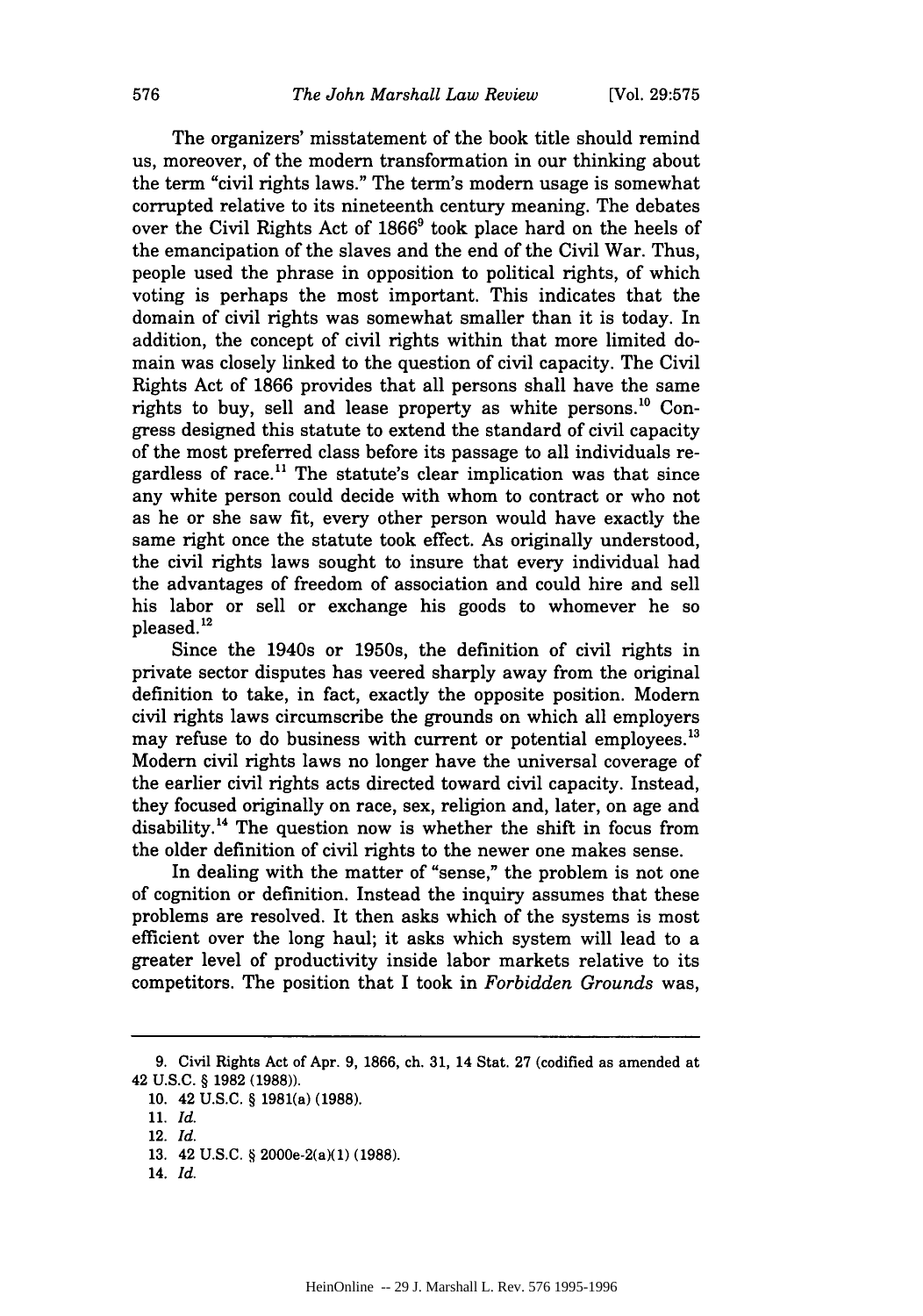**19961**

and is, distinctly unfashionable. My view is that the entire apparatus of the Civil Rights Act of 1964<sup>15</sup> should be scrapped insofar as it applies to private employers in competitive markets. To this general proposition, I shall state two important qualifications in the hope of persuading you that the position I advocate is not as implausible as some of you might think.

The first qualification is that my position is confined to private employers. In speaking about private behavior, the negative pregnant in the proposition is that some non-discrimination obligations should be imposed on government, both when it acts as an enforcer of various individual rights and also when it hires people to fill its various offices. Governments depend on tax monies raised from all individuals. Governments require all individuals to surrender their rights of self-defense in order to obtain the benefit of greater public protection. Governments must work for the benefit of all individuals, which means that they cannot be secular or partisan in their operation. To allow governments to discriminate in any direction without justification or cause indicates, to me, a very serious violation of individual rights that should prompt vigorous political and judicial responses. This norm of public nondiscrimination is of course what distinguishes my position from the perpetuation or revival of Jim Crow. 16 Jim Crow laws relied on extensive government regulations of social and economic arrangements which were based on explicit racial classifications.<sup>17</sup> This abhorrent system was the antithesis of laissez-faire, which placed emphasis of strong property rights, freedom of contract and limited government.<sup>18</sup> By advocating the repeal of Title VII, I do not urge a return to an age in which it is quite proper to heap scorn and derision. Rather, my position is an effort to separate private and public domains in order to protect the former from the corrosive powers of the latter.

The need to limit government discretion should incline society toward the traditional color-blind rule that the first Justice Harlan championed in his impassioned *Plessy v. Ferguson*<sup>19</sup> dis-

<sup>15.</sup> Civil Rights Act of 1964, 42 U.S.C. §§ 2000a-2000h-6 (1994).

<sup>16.</sup> FORBIDDEN GROUNDS, *supra* note 1, at 91-115.

<sup>17.</sup> *See* Richard A. Epstein, *The Status-Production Sideshow: Why the Antidiscrimination Laws are Still a Mistake,* 108 HARV. L. REV. 1085, 1104 (1995) (recognizing that Jim Crow laws were pervasive programs that maintained African-Americans as a "subordinate racial caste"). *See also* Kenneth L. Karst, *Paths to Belonging: The Constitution and Cultural Identity,* 64 N.C. L. REV. 303, 320-21 (1986) (noting that Jim Crow laws were designed to keep blacks in a lower social position).

<sup>18.</sup> *See Title VII Repeal, supra* note 8, at 354 (discussing how taking direct regulation of racial policies out of private industry would lead to a more free and open economy).

<sup>19.</sup> *See* Plessy v. Ferguson, 163 U.S. 537, 559 (1896) (Harlan, J., dissenting),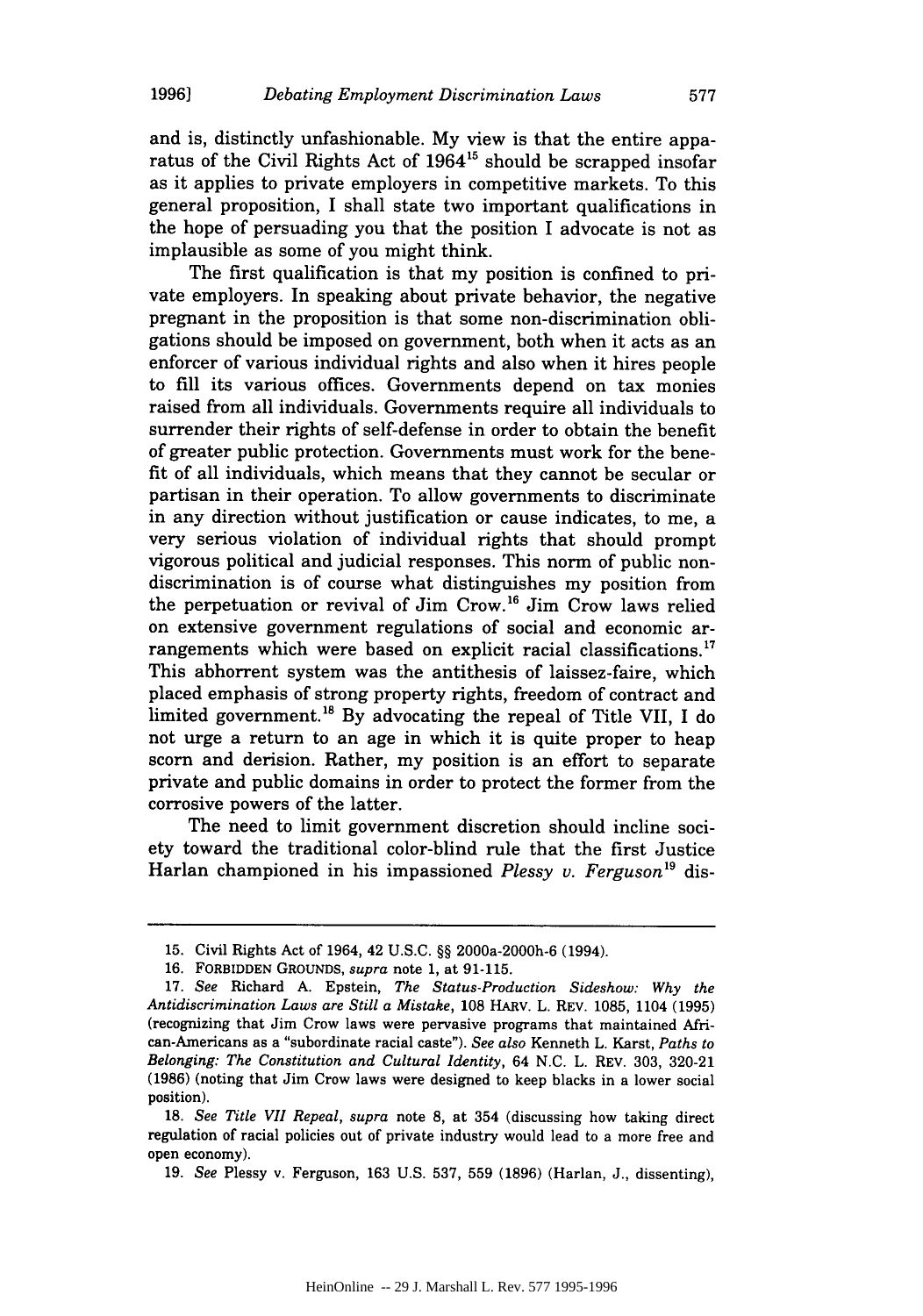sent. Ironically, my allegiance to the antidiscrimination principle, while not absolute in the public sphere, is much more firm than modern civil rights advocates' views. For these advocates, the public/private distinction matters relatively little and they favor the two tier approach of a stringent antidiscrimination norm for some forms of decisions and unimpeded voluntary affirmative action programs for others. This role reversal is only one of many that takes place in the general civil rights arena.

This qualification has to do with competition and market structure. The basic argument I have made in favor of discrimination in employment markets is: when large numbers of employers who are in competition with one another, society does not have to worry about the irrationality or stupidity of any individual employee or employer.<sup>20</sup> Instead, society must ask itself how the *least* irrational employer would respond to the requests of workers in disfavored groups. The reason is clear enough. A majority vote is not required to get a job in an open market. People normally do not expect to find employment with employers who are hostile to their aims and ambitions. Yet, as long as there is any variation in taste, the inclinations of the hostile group do not matter because these groups can pair themselves up with employers who have favorable sentiments. Thus, if ninety percent of the market is absolutely irrational and crazy, people who have the qualities of mind, the temperament and the work ability which allows them to succeed in the workplace can seek employment with the remaining ten percent. The long term consequences are even more favorable. If the ten percent of the employers willing to put prejudice aside get better workers for a lower price than the rival irrational firms, they will be able to expand their market share and, thus, create more opportunities for the disadvantaged workers who are left behind. The process of equilibration in markets strongly favors disadvantaged workers.

In order to understand the dangers of collective action, it is very instructive to compare the operation of a market with the operation of a jury. In an earlier speech today, Mr. Galland said that jurors often exhibit irrational behavior or questionable judgment in race and sex cases.<sup>21</sup> Unfortunately, I think that some evidence supports this view and does not suggest that the bad motives infect only individuals of one race. The dangers come from

*overruled by* Brown v. Board of Educ., 347 U.S. 483 (1954). In his dissent in *Plessy,* Justice Harlan argued that the Constitution is "color blind" and that "[i]n respect of civil rights, all citizens are equal before the law." *Id.* at 559.

<sup>20.</sup> FORBIDDEN GROUNDS, *supra* note 1, at 29-41.

<sup>21.</sup> George F. Galland, Jr., Presentation given at The John Marshall Law School seminar on *Handling the Difficult Civil Rights Case in the '90s* (Oct. 10, 1995).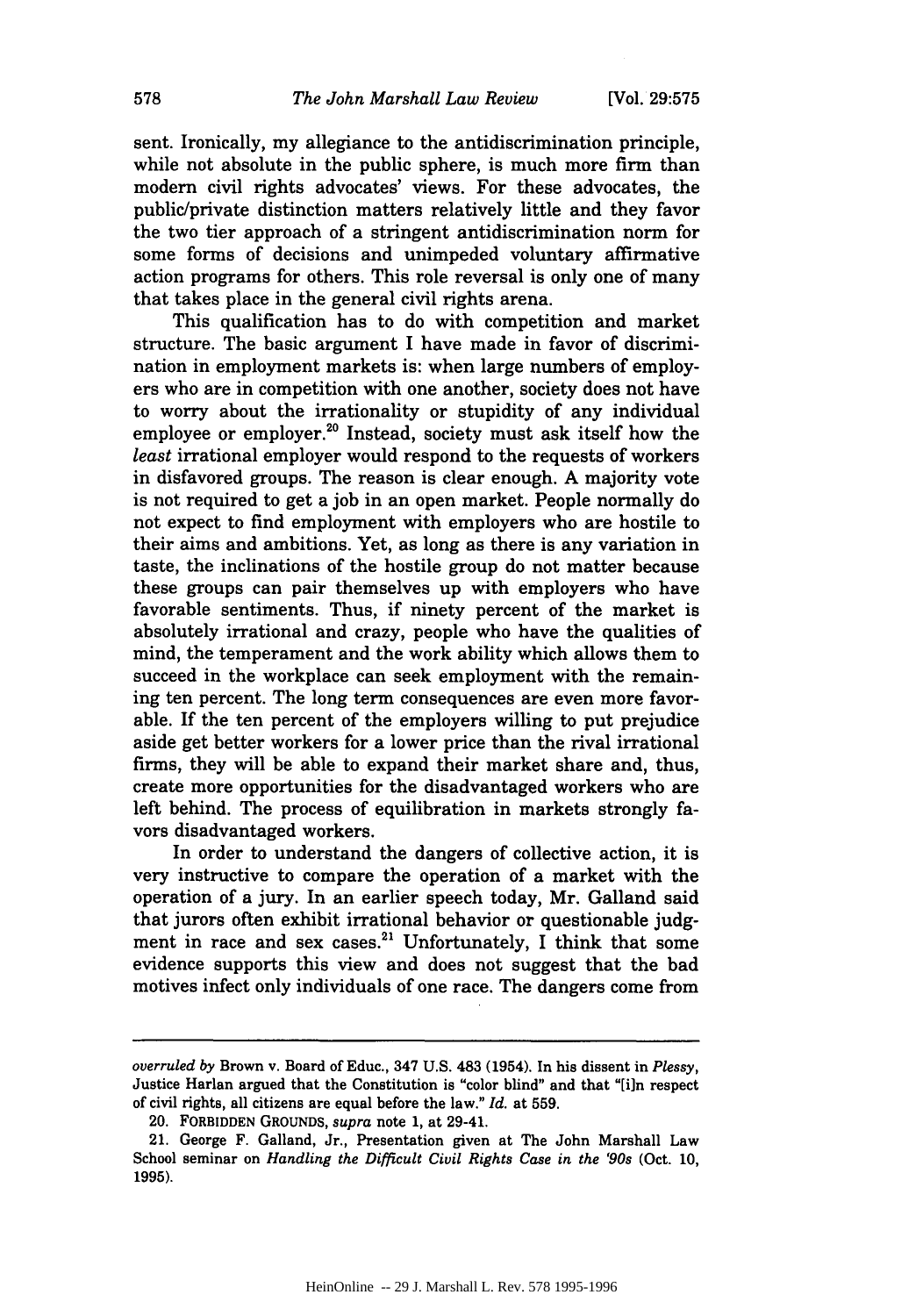all quarters. Moreover, the dangers are far more important in a jury that holds the power of life and death over a single individual than they are in markets. Why the difference? When there are twelve jurors, society cannot say that the decision will be made by one or two jurors who can sift through the evidence and make dispassionate judgments on a defendant's guilt or innocence. Rather, all jurors must reach a *collective* verdict, making it very unlikely that the one or two most rational jurors will dictate the outcome. Given this collective dynamic, we cannot be that optimistic about the final outcome. The collective decision will very likely track the sentiments of the median voter on the jury. Unlike a market, isolated groups, such as juries, make decisions that matter by the individuals who are most supportive of them. Individuals behave one way in making collective decisions and quite another way in making decentralized decisions. The critical advantage of the competitive market is that it allows more rational players to act on their own initiative without having to persuade their more capricious peers to join forces with them. Rational jurors cannot drive out irrational ones. Rational market participants can drive out irrational ones.

The second qualification asks whether we should always regard the word "discrimination" as a term of opprobrium. The classical meaning of discrimination had the opposite connotation. People used the word to compliment individuals for their ability to distinguish between good and bad. When you said that somebody had "discriminating taste," it meant that they could tell the difference between a fine wine and its inferior impostor. Now that the civil rights movement has taken over the term, saying that somebody is a "discriminator" carries with it the implication of invidious behavior. But is that correct? In chapter three of *Forbidden Grounds,* "Rational Behavior in Competitive Markets,"<sup>22</sup> I argued that in certain contexts, the former meaning of discrimination, mainly that which facilitates sensible and rational judgments, provides the appropriate lens through which to view the overall social situation.<sup>23</sup> The book identifies a couple of these situations in order to explain why a well-functioning competitive industry will not have each firm as reduced microcosms of the larger universe. If 100 firms in the computer industry have certain distributions by race and sex, you would not expect each firm to have a distribution that matches that of the industry as a whole.

The explanation for the differences in firm composition basically comes in two parts. The first part is that firms supply their workers with more than a menu of individual benefits in the form

<sup>22.</sup> FORBIDDEN GROUNDS, supra note 1, at 59-61.

<sup>23.</sup> *Id.* at 59-78.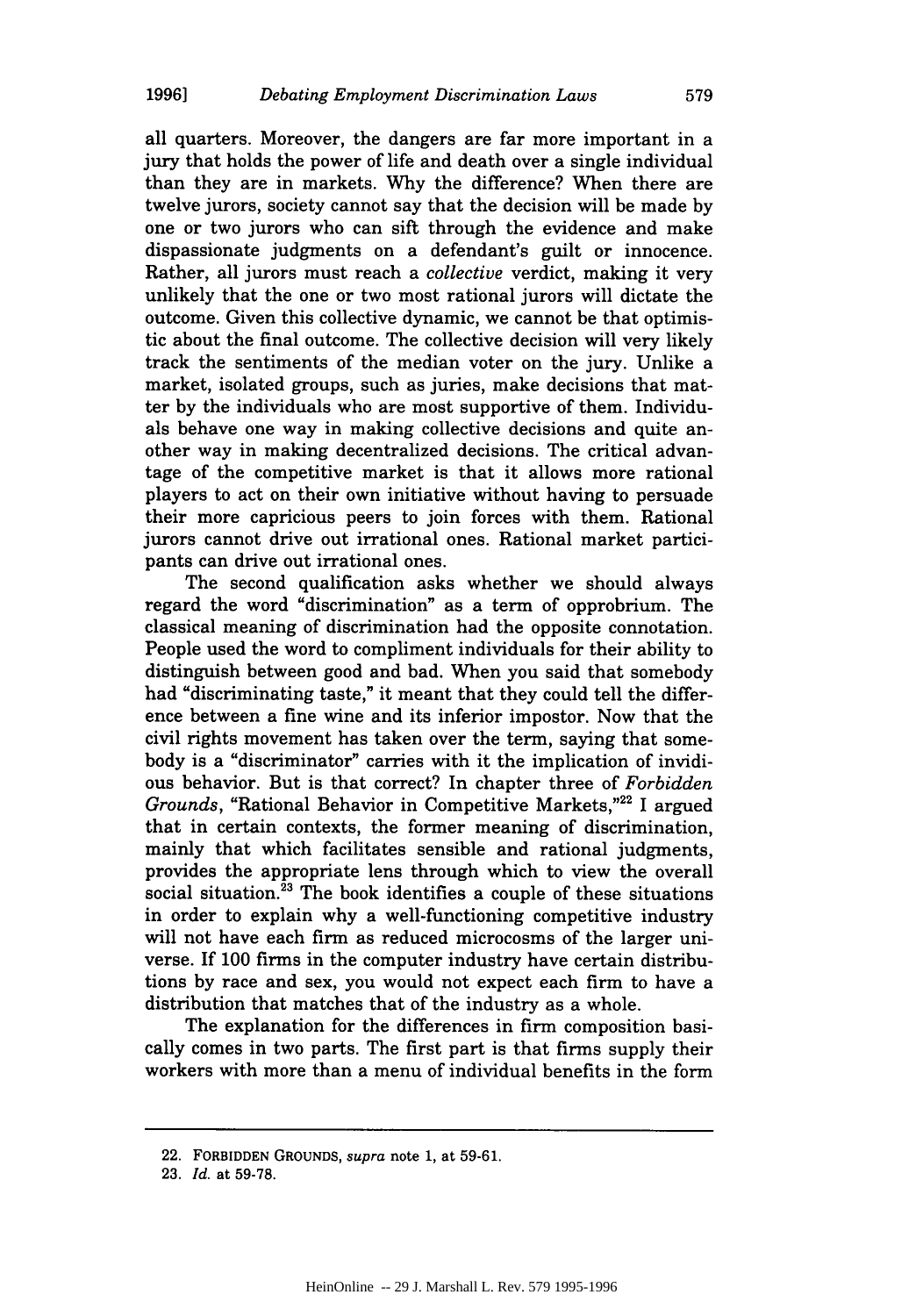of wages, job assignments, promotion opportunities and vacations. Firms also supply these workers with a localized public good, namely a work place environment that is shared with other workers. This common environment is a public good limited to members of the firm. The greater the disparity in taste among the workers, the more difficult it will be for employers to provide a single homogenous environment equally pleasing to all. One way employers may avoid this problem is to eliminate some of the divergence by grouping workers according to common tastes, which implies some degree of discrimination among them. As long as workers' tastes are correlated by race, religion, sex and age (and one can easily add disability), some forms of discrimination routinely condemned under the Civil Rights Act actually work to the advantage of employees in both groups. It is quite likely that tastes in music, in food and in decor do correlate along these lines; that is the testimony that people hear more frequently from women, blacks and religious minorities than from white males. Society has no reason to treat these tastes as suspect or not worthy of respect. The government is not, and should not, be in the mindbending business because it does not possess the superior wisdom to allow it to shape the preferences of its citizens.

Once again I must stress the consequences. If this argument is correct, then on some portion of the spectrum, higher levels of discrimination should be accompanied by higher wage levels given the higher productivity that the reconfigured workers can generate. In some settings, net wages for black and white, male and female workers could all rise when segregation increases. However, these are merely tendencies and not absolutes. Firms can easily reverse their field without having to go before some public board to confess error and to obtain absolution. We can also predict which firms will likely prize a strong interracial atmosphere. A real estate firm that is trying to sell to a broad clientele will want to have staff that can relate to the full range of its customer base. Therefore, these firms will prize individuals who can get along with other persons. They will also use trade to encourage the removal of prejudices not only as a moral, but also as a business matter. However, we do not have to put absolute faith in its ability to assess the dynamics of each individual firm. At some level, it is best for society to learn that it does not have to care. Let the chips fall where they may, firm by firm. Different firms have different internal dynamics and they can sort through these problems without an assist from the national government.

The second reason why some form of discrimination might be rational in markets stems from the commonplace observation that all legal contracts are not perfectly enforceable in fact.<sup>24</sup> Every-

<sup>24.</sup> For a more detailed discussion of rational discrimination arising out of em-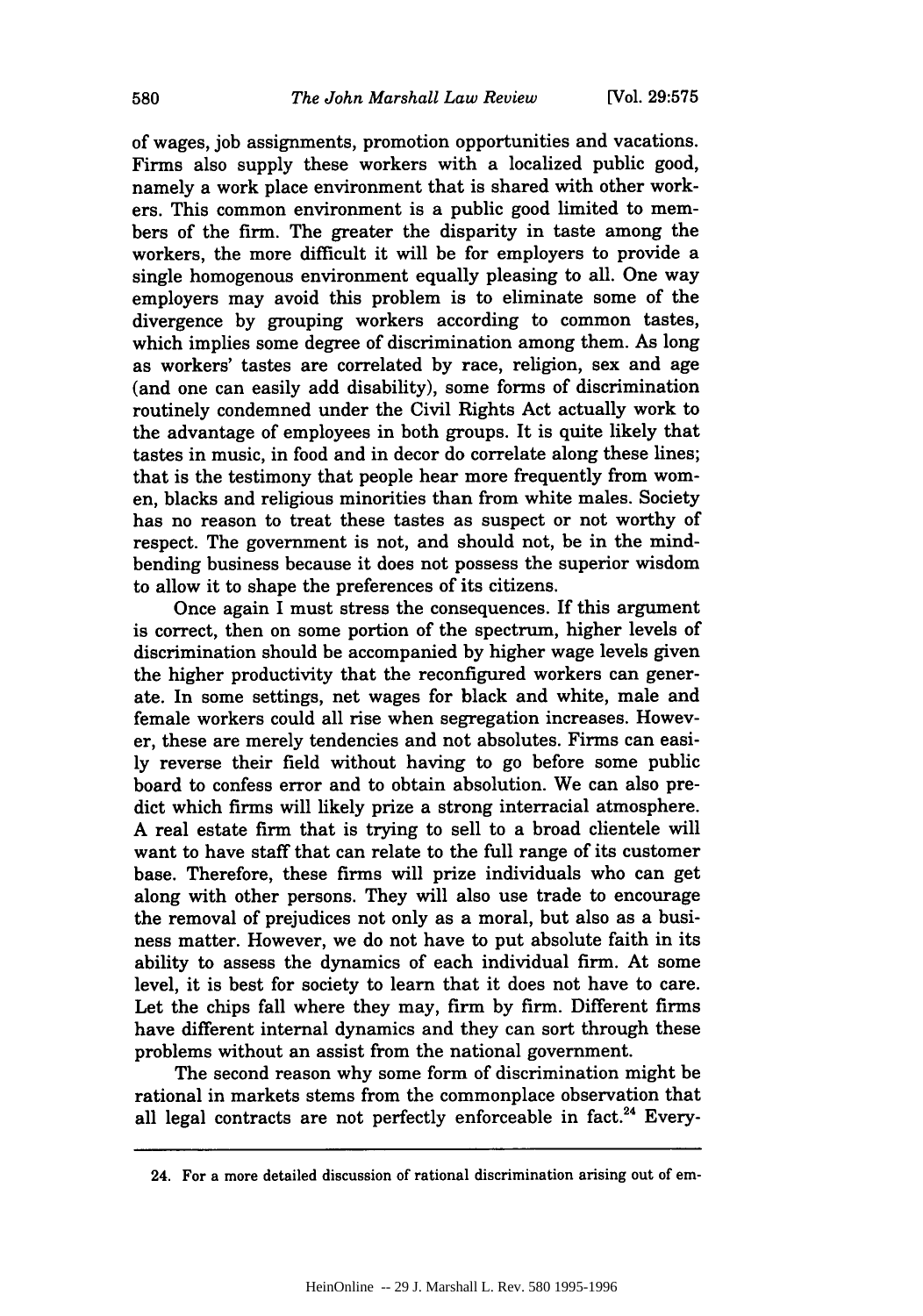one understands that there is a lot of slippage between cup and lip, and that sometimes people do not have a legal remedy even when there are clear violations of contractual terms.<sup>25</sup> The absence of a legal remedy does not necessarily mean that there is no remedy at all. Rather, people will shift the search toward substitute informal mechanisms that take the place of legal remedies in order to keep people in line. Generally speaking, the greater the level of sympathy and cooperation between individuals, the greater the number of non-job-related ties that individuals have to one another, the more likely that these people will honor their business arrangements. These informal sanctions become extremely important when trying to define how employees and partners will start to interact with one another. Close knit communities, such as the Israelis in the diamond trade and the Koreans in the grocery business, rely on these informal arrangements to facilitate complex credit arrangements that could not survive in the long run if only legal remedies stood between a creditor and default. Thus, it follows that the discrimination and specialization that occurs in markets is not a sure sign of irrationality.<sup>26</sup> Many forms of discrimination have no systematic harmful component. The use of discrimination is compatible with overall increases in wealth and human satisfaction.

The case against antidiscrimination laws in private competitive markets is, in fact, still stronger than this. One common feature of antidiscrimination laws that is often overlooked is how they frequently work at cross purposes to one another. Although proponents advertise these laws as a coherent whole, they often do not work in that fashion. The way I like to put this point to student groups is by asking them the following question: which would be of greater benefit to them in the work place, the repeal of age discrimination statutes $^{27}$  or the more vigorous enforcement of race and sex discrimination laws? Without hesitation, I will answer it is the former. Nothing impedes the progress of young people up an organizational ladder more than the prohibition of mandatory retirement practices and the heavy loading of damages for willful discrimination under the age statute. These statutes do not solely affect the relationships between employees and elder workers, but also have manifest, negative spillover effects on third parties.

Thus, if society looks at the overall distribution of income in

ployment contracts, see FORBIDDEN GROUNDS, *supra* note 1, at 59-78.

<sup>25.</sup> *Id.* at 69.

<sup>26.</sup> *Id.* at 70. Thus, it is cheaper to do business within a closely knit group than it is to do business with strangers. *Id.*

<sup>27.</sup> *See* Age Discrimination in Employment Act, 29 U.S.C. §§ 621-634 (1988 & Supp. 1994).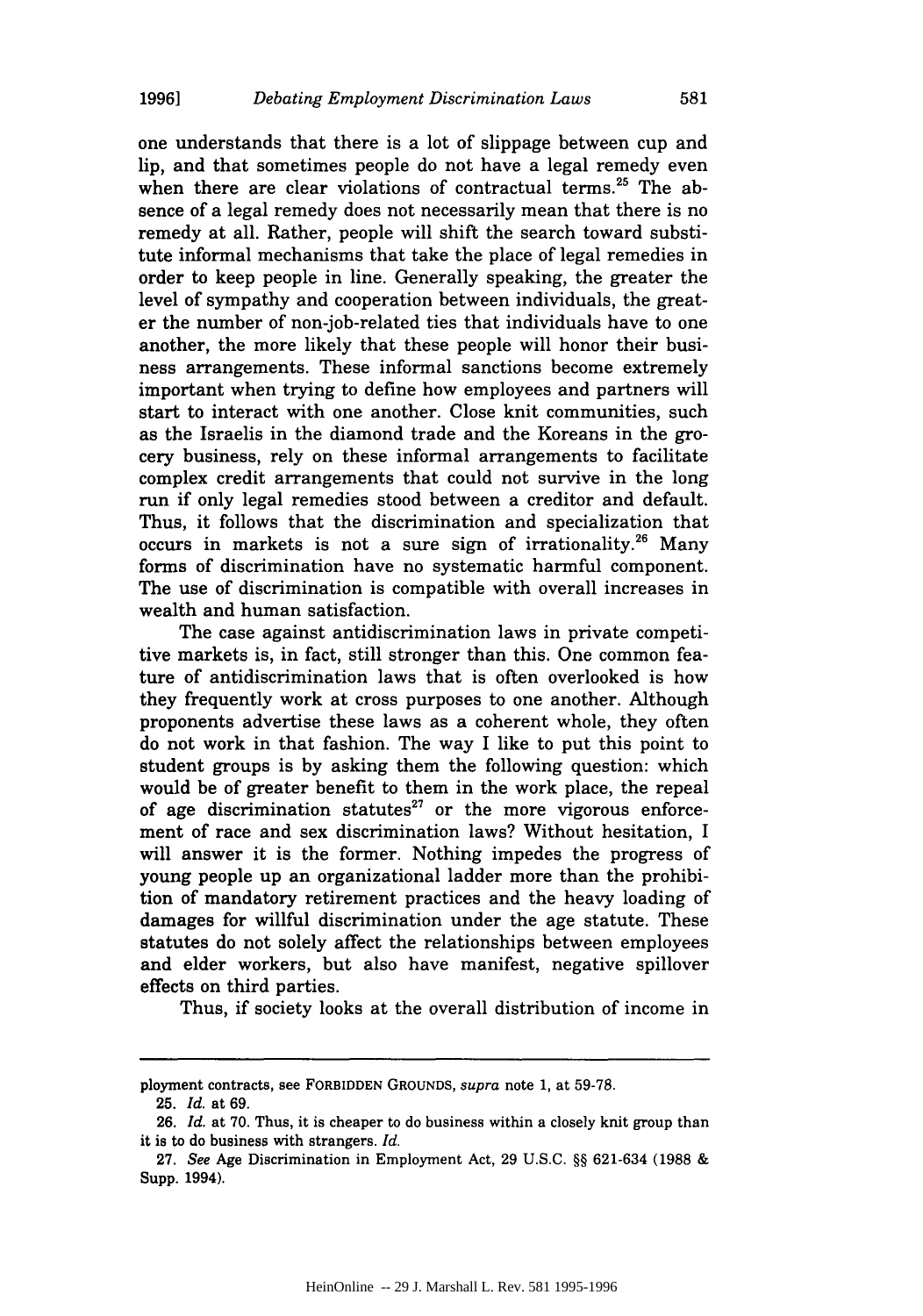the United States, the most striking feature about this statistic is how the major powerful and political clout of the over fifty-five set has led to a skew in wealth and opportunities in the United States. The average income and wealth of people over fifty-five relative to that of people thirty-five has increased vastly in past years.<sup>28</sup> Age discrimination laws contribute to this increase, along with the escalation of social security benefits relative to wages and the vast expansion of Social Security, Medicare and Medicaid. 29 No evidence exists which supports reverse flows to the twenty to thirty-five set. Clearly, the wealth transfers only to the older set. How should society respond?

One possibility is for the younger set to try to get even. Rather than commit political suicide by seeking to repeal the age discrimination statute, the younger set could try to strengthen the protections for other individuals. For example, government could increase the penalties for race and sex discrimination in order to more evenly enforce them across the board.

This is a losing strategy. The workplace already suffers from too much uncertainty, confusion and overregulation. If the government strengthens antidiscrimination laws on race and sex, it increases its administrative costs, it further hampers the degree of flexibility that employers retain and it reduces the mobility of labor by making it harder for people to get jobs and, therefore, more reluctant to quit present jobs. The search for counterstrategies leaves everyone worse off. When there is a hole in the bottom of the boat, it is best to patch it, not to cut a second one.

Let me try to make the point in a more forceful fashion. Can society best evaluate the effectiveness of the civil rights laws by analyzing whether their use advances or retards the welfare of various individuals or groups? Litigators have a strong time preference in how they ask that question. They typically begin the analysis the moment when a potential client has been laid off by a

<sup>28.</sup> *See generally* Thomas Sowell, *The Social Security Scam: The Poor Pay the Wealthy,* SEATTLE TIMES, Jan. **25, 1995,** at B5. This article noted that individuals **55** to 64 years old average more than four times the net wealth as those individuals under the age of 35. *Id.*

<sup>29.</sup> For a discussion of Social Security, see Michael Miller, *Uh-Oh,* THE NEW REPUBLIC, Apr. 15, 1996, at 20. The author notes, for example, that "in the 1970s, [social security] benefits grew *'ten times faster in real terms than did the number of Americans aged 65 and older.'" Id.* (emphasis in original). For a more technical presentation on the same issue, see Martin Feldstein, *The Missing Piece in Policy Analysis: Social Security Reform* (The Richard T. Ely Lecture to the American Economic Association (1995)). Mr. Feldstein observed that "[tihe resulting deadweight loss is approximately one percent of each year's GDP [Gross Domestic Product] in perpetuity, an amount equal to 20 percent of payroll tax revenue and a 50 percent increase in deadweight loss of the personal income tax." *Id.*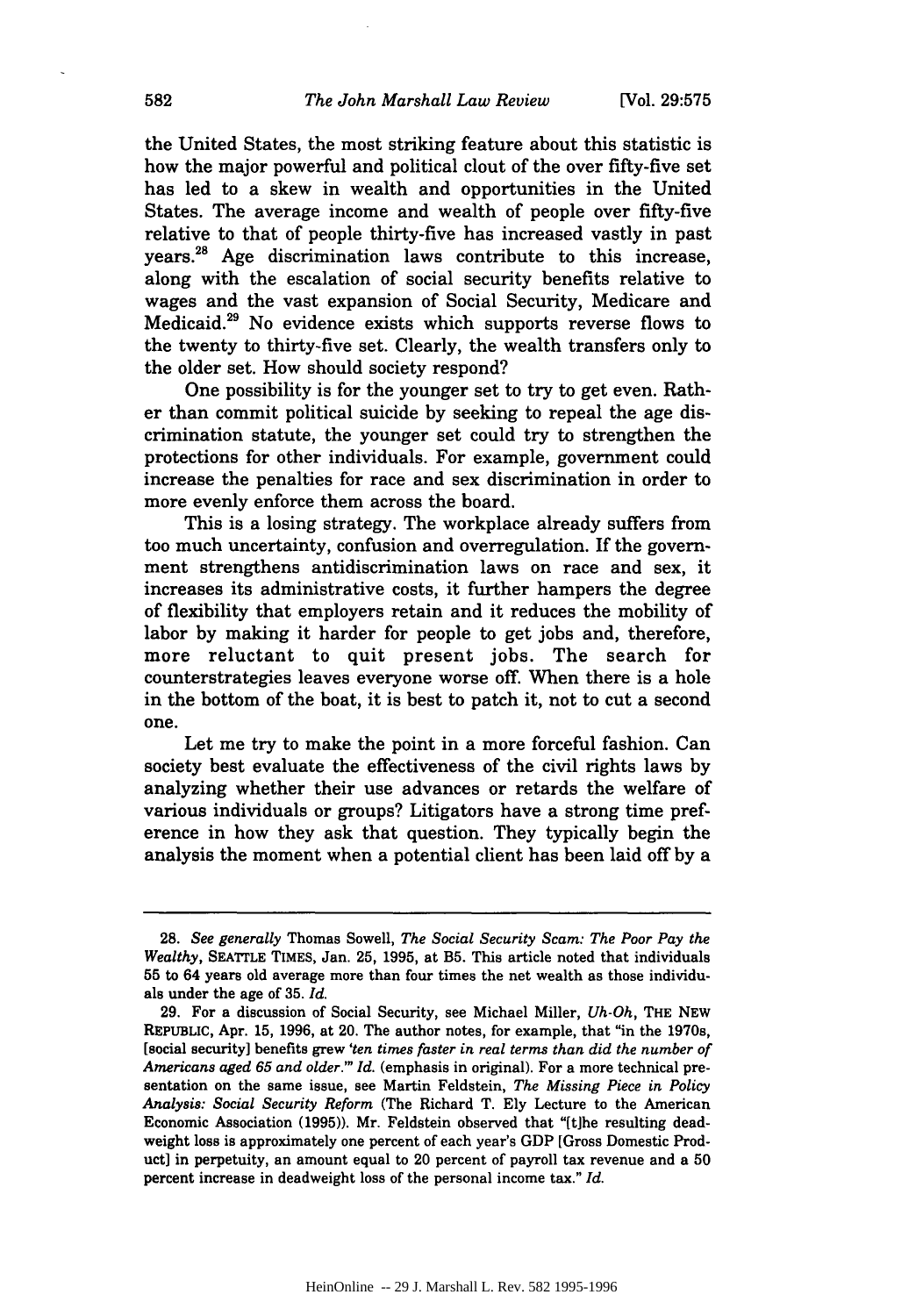harsh, indifferent employer. The only question is whether you, as a lawyer, can get the client compensation for the harm that he or she has suffered. At this juncture, you are not interested in the creation of opportunities for other individuals. You are interested in exacting a pound of flesh for your client. The way you can achieve this result is to pursue the other fellow to make sure that transfer payment in damages takes place.

However, that legal daring is shortsighted from a social point of view. Complainants must always remember that the moment they bring suit in one case, it is going to influence behavior of potential employers in other settings long before any suit is or can be filed in those other settings. Any sound overall assessment cannot ignore the material effects that such litigation has on the creation of new jobs for other workers. Tracing down these consequences will be hard. Firms are not likely to announce that their decisions are made to minimize the adverse effects of the civil rights laws. They are not likely to broadcast their strategy. The effects are likely to be large and significant, but they also will be hidden from view. They may involve decisions on where to build the next new plant; or to decide which of two plants the firm will expand and by how much; or to decide which plant the firm will shut down. Civil rights laws also might influence the types of capital equipment that companies purchase, or the kinds of new jobs they create. They surely influence the percentage of individuals who companies will hire as employees covered under the Civil Rights Act, compared to the percentage of work that will be set out on a piecework basis to independent contractors to whom the Civil Rights  $Act^{30}$  does not apply. It is no accident that the rate of independent contracting, *e.g.,* the number of temporary workers in the United States, is increasing rapidly.<sup>31</sup> A key motivation for this trend is to enable employers to escape the burdens associated with civil rights laws and other so-called protective employment laws.

The moral is clear. Government must never ask whether a civil rights law is a good thing after a violation has occurred, but must ask people to decide whether they desire the law before they know whether they will lose or gain a job because of its operation. Here, the default position of no civil rights law leads to a more open and competitive economy, which increases people's chances

<sup>30.</sup> Pub. L. No. 88-352, 78 Stat. 241.

<sup>31.</sup> *See* James Risen, *Temporary Employment Industry Working Overtime Jobs: Rapid Growth Attributed to Corporate Cost-Cutting,* L.A. TIMES, July 5, 1994, at **Al.** This article noted that 15% of all jobs created during the recent economic recovery are temporary. *Id.* The reason for this increase is "directly attributable" to the fact that American corporations are cutting the costs associated with permanent workers. *Id.*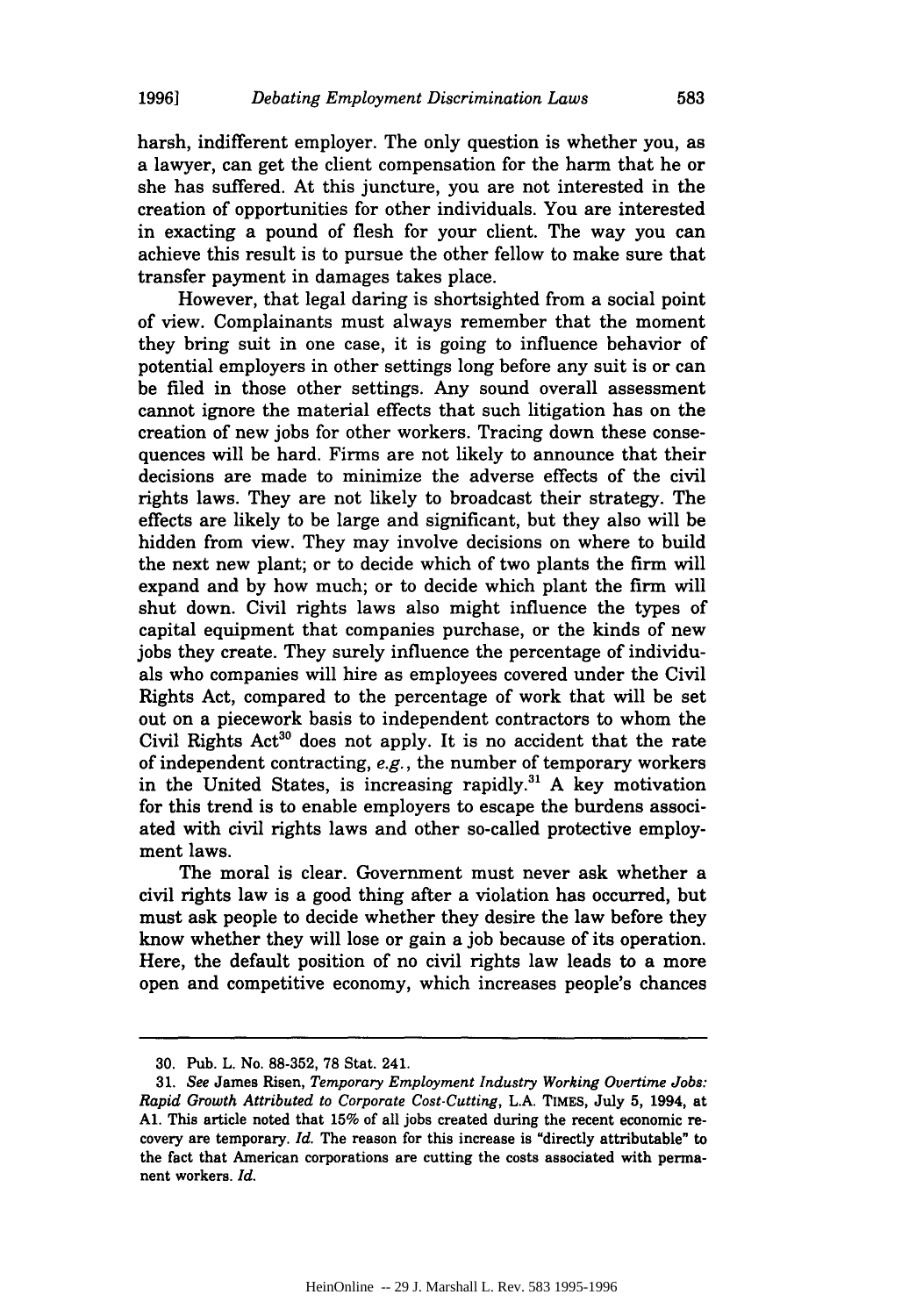of being hired for a job with good raises. People will gain more from the high side of markets than they will lose from their low side precisely because, as mentioned earlier, they can migrate to the employers who favor them the most. We must beware of judging a system only by its failures and then judging the system's rivals only by the successful suits it fosters. The simple and ultimate point is that no system of government regulations can outperform a competitive economy. No rigged economic scheme with government at its center will do better. Yet when all the shouting dies down, the chief achievement of the civil rights laws is just that; they create a government monopoly that subsidizes, in disguise, some employees at the expense of employees, employers and customers. It is nice to assume that you can somehow create a better society even when you have less wealth to go around on the happy illusion that you can surgically distribute it to the right people. The reality is, however, that the wealth will rarely end up in the hands of its intended recipients. Too many people, from lawyers to bureaucrats to politicians, will take their cut of the action first.

This type of proposal will likely not go down well to the civil rights bar, either plaintiffs or defendants. The proposal to repeal the statute as it applies to private competitive firms puts a big crimp in the cases that plaintiffs bring and, by necessity, in those that defendants can defend.<sup>32</sup> So, the system has the intellectual virtue and political defect of hurting all segments of the bar in equal measure. Yet in making this proposal, should I be regarded as some form of reactionary? Well, I think most of you will join the chorus of yeses. Perhaps I can redeem myself a small bit to portray myself as someone who has advanced at least to the Dark Ages from prehistoric times by commenting briefly on the question: what does my position entail about affirmative action?

The usual suspicions are clear. Many people take the view that anyone who is against the Civil Rights Act of 1964 simply has to be a die-hard opponent of affirmative action  $-$  political affirmative action is more venturesome than the color-blind standard of the 1964 Act, so anyone who dislikes the Act cannot support or tolerate affirmative action. This is wrong, at least in part. A word of explanation is given because the defense of affirmative

<sup>32.</sup> In 1994, complainants filed 95,447 employment discrimination claims with the Equal Employment Opportunity Commission (EEOC). David C. Bert, Note, *Election of Remedies in Employment Discrimination Law: Doorway into the Legal Hall of Mirrors,* 46 **CASE** W. RES. L. REV. 145, 153 n.37 (1995) (citing Janet Novak, *Silver Lining,* FORBES, Nov. 21, 1994, at 124). Furthermore, the number of employment discrimination cases filed in federal court increased 109% from 1990 to 1994. *Id.* at 146 n.5 (citing Peter Eisler, *Overloaded System Tests New Strategies,* **USA** TODAY, Aug. 15, 1995, at **10A).**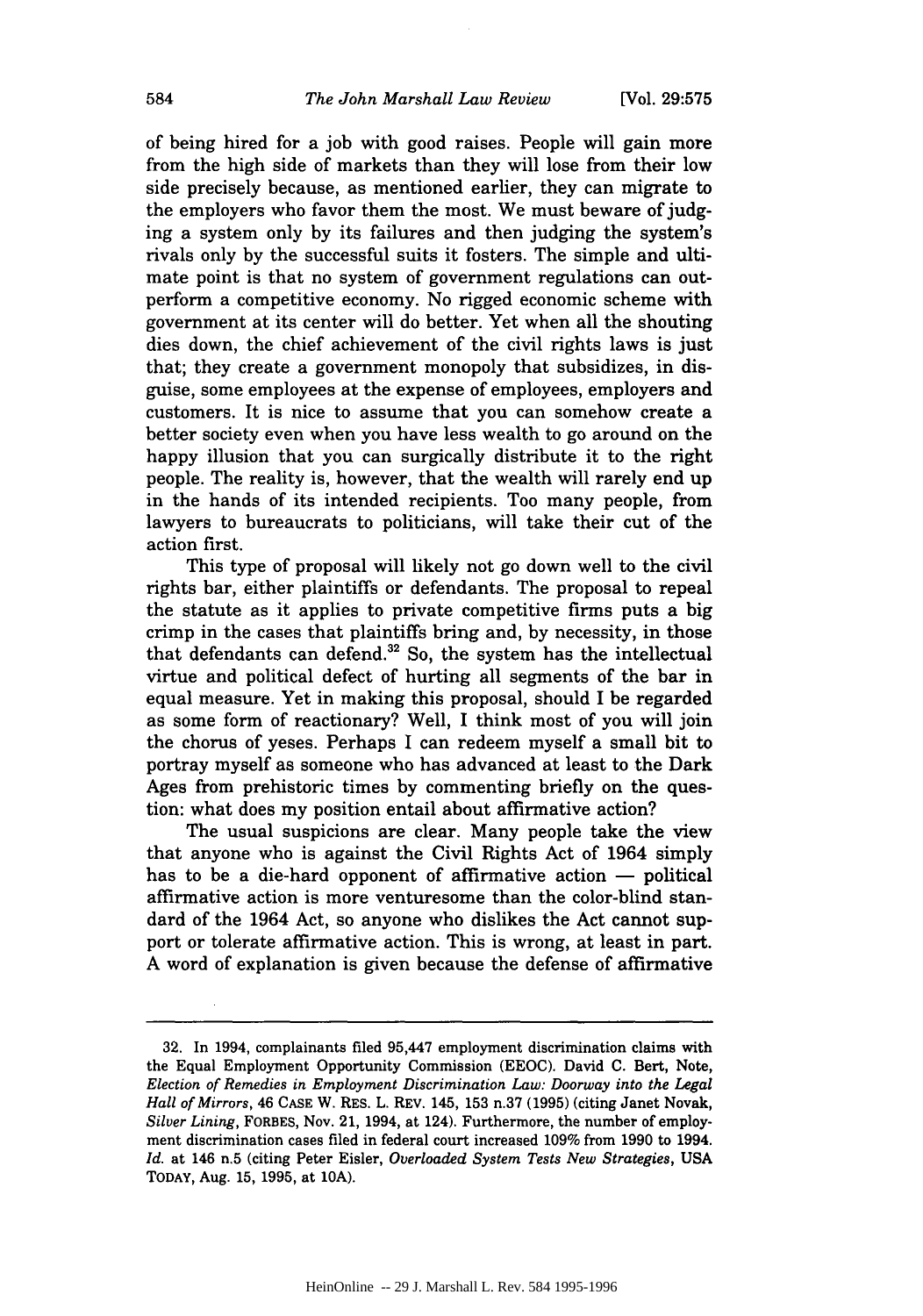action that I want to give does not, to say the least, follow the conventional lines. Instead, my point follows not from my view of racial politics, but from my view of the proper set of legal rights in employment markets. My root position is that employers may hire or not hire employees on any ground they see fit.<sup>33</sup> Based on that view, none needs state approval, and none should face state resistance, if they decide *on their own* to start affirmative action programs. To use a quaint phrase, it is an employer's own business whether it starts a program of that sort. Most certainly, employers do not have to come to me in order to explain their affirmative action programs or receive my blessing. If employers want to institute such programs, the only people they have to satisfy are their shareholders and their employees. If they want to go along with the proposal, then society does not have to worry about the federal government; does not have to worry about the state government; does not have to worry about anybody.

Will any affirmative action programs survive if the government repeals the Civil Rights Act tomorrow? My guess is yes. The explanation is prosaic. For many reasons some firms will think that it is a good marketing strategy. Others will think that a program of this sort responds to their intrinsic sense of fairness. Others will think that it is the least they can do to rectify past harms, including those for which they believe they bear no personal responsibility. My only take on the question is that we do not need to agree among ourselves on whether it should be done, how it should be done, when it should be done or who should benefit from it, whether by race, ethnicity, sex or age. This vexing issue would sort itself out much easier in a decentralized fashion. We do not need one monopoly like government decision on which affirmative action either stands or falls.

The overall situation should now be clear. Most people think of civil rights litigation in terms of the glorious results it can achieve in individual cases. I tend to think about it, quite differently, as a system with two dominant characteristics. One, it imposes a single term on all firms so that a competitive market is a government monopoly in any or all firms with fifteen or more workers. Two, this government monopolist never goes about the business of maximizing output. Rather, it constantly finds ways to create cross-subsidies between various groups which share one common characteristic. The winners get less than the losers pay. This is not good business. Society wants to foster win-win relationships. That is what employment contracts did before Congress enacted the civil rights acts. However, now the civil rights act makes a fraction of those contracts win-lose, where the losers lose

**<sup>33.</sup>** FORBIDDEN **GROUNDS,** *supra* note **1,** at 413-19.